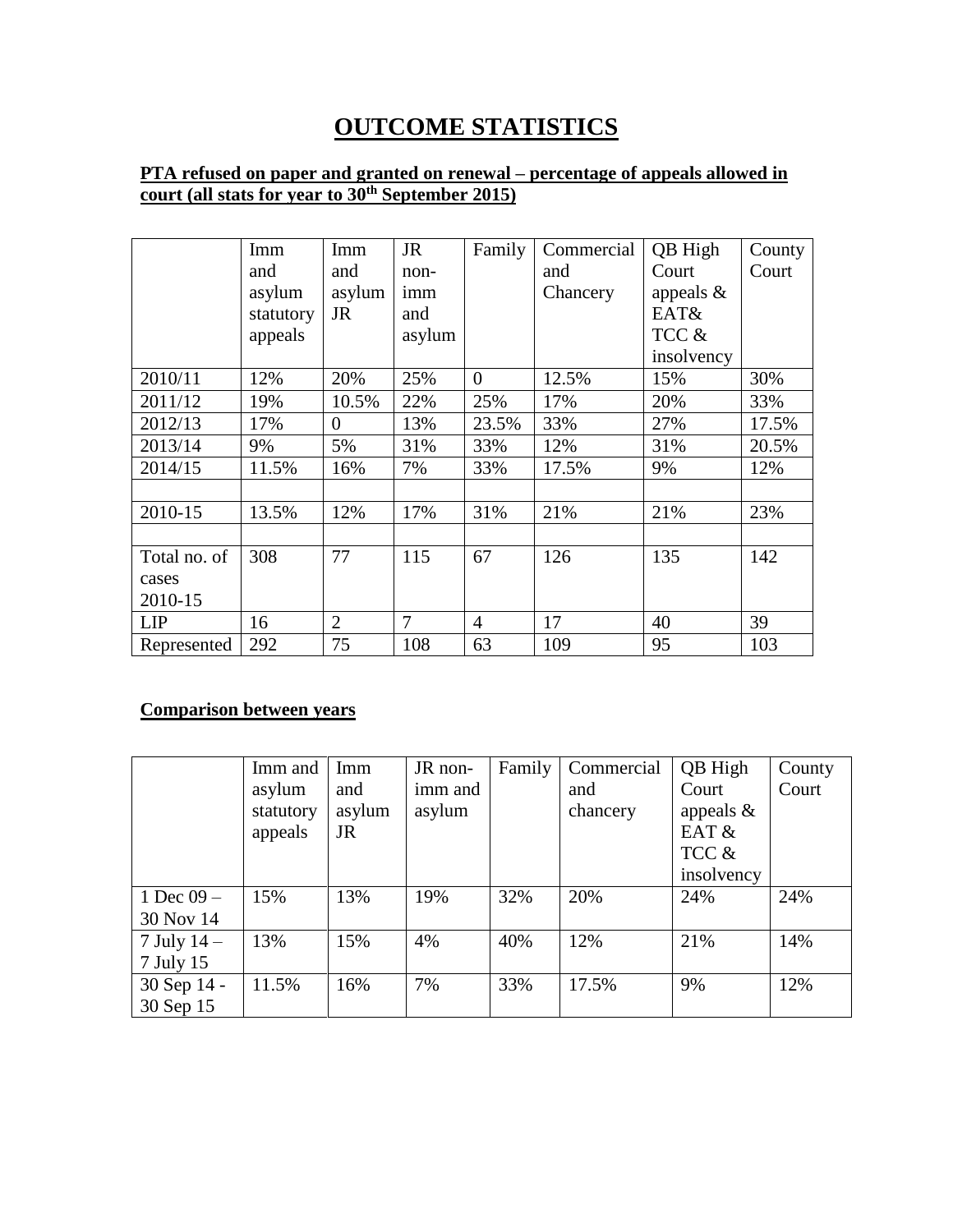#### Analysis

When compared to  $2009 - 2014$  data, paper PTA reliability has improved in all areas except immigration and asylum JR and family appeals. It should be noted, however, that all LiP child PTAs are listed immediately without a paper stage so the results above are based on only a small number of cases (67 family appeals over 5 years). The most significant improvements are in QB High Court, county court and non-immigration and asylum JR appeals.

When comparing data collected on  $7<sup>th</sup>$  July 2015 to data collected on  $30<sup>th</sup>$  September 2015, reliability has slipped in some areas and improved in others. The only really significant improvement is in QB High Court appeals.

#### **PTA refused on paper and granted on renewal – percentage of appeals allowed in court, by consent or remitted (all stats for year to 30th September 2015)**

|         | Imm       | Imm       | <b>JR</b> | Family | Commercial | QB High      | County |
|---------|-----------|-----------|-----------|--------|------------|--------------|--------|
|         | and       | and       | non-      |        | and        | Court        | Court  |
|         | asylum    | asylum    | imm       |        | Chancery   | appeals $\&$ |        |
|         | statutory | <b>JR</b> | and       |        |            | EAT $&$      |        |
|         | appeals   |           | asylum    |        |            | TCC &        |        |
|         |           |           |           |        |            | insolvency   |        |
| 2010/11 | 83%       | 27%       | 25%       | 50%    | 12.5%      | 15%          | 42%    |
| 2011/12 | 75.5%     | 21%       | 30%       | 25%    | 17%        | 20%          | 41.5%  |
| 2012/13 | 63%       | 40%       | 23%       | 23.5%  | 36%        | 32%          | 17.5%  |
| 2013/14 | 31%       | 37%       | 31%       | 50%    | 12%        | 31%          | 23.5%  |
| 2014/15 | 30%       | 47%       | 10%       | 33%    | 17.5%      | 9%           | 12%    |
|         |           |           |           |        |            |              |        |
| 2010-   | 61%       | 29.5%     | 22.5%     | 34%    | 21%        | 22%          | 28%    |
| 2015    |           |           |           |        |            |              |        |

## **Comparison between years**

|               | Imm and   | Imm       | JR non- | Family | Commercial | QB High      | County |
|---------------|-----------|-----------|---------|--------|------------|--------------|--------|
|               | asylum    | and       | imm     |        | and        | Court        | Court  |
|               | statutory | asylum    | and     |        | Chancery   | appeals $\&$ |        |
|               | appeals   | <b>JR</b> | asylum  |        |            | EAT &        |        |
|               |           |           |         |        |            | TCC &        |        |
|               |           |           |         |        |            | insolvency   |        |
| 1 Dec $09-$   | 66%       | 33%       | 25%     | 38%    | 21%        | 24%          | 30%    |
| 30 Nov 14     |           |           |         |        |            |              |        |
| 7 July $14$ – | 30%       | 30%       | 4%      | 40%    | 12%        | 21%          | 14%    |
| 7 July 15     |           |           |         |        |            |              |        |
| 30 Sep $14 -$ | 30%       | 47%       | 10%     | 33%    | 17.5%      | 9%           | 12%    |
| 30 Sep 15     |           |           |         |        |            |              |        |